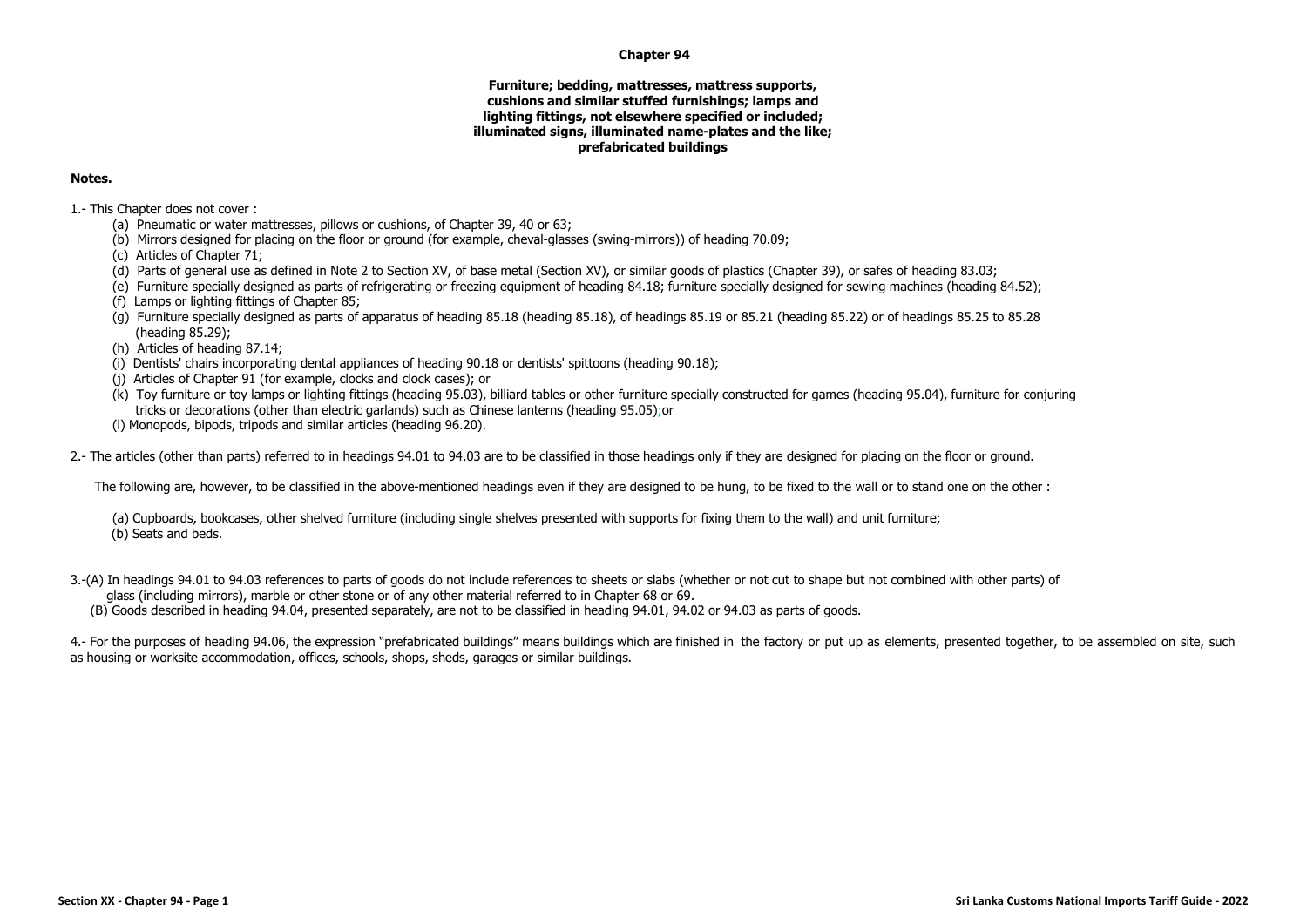|               |                       |             |                                                                                                                  |               | ICL/                     | <b>Preferential Duty</b> |           |           |           |      |           |           |           |           |           | Gen         |            |                     |             | <b>Excise</b> | ${\sf s}$          |
|---------------|-----------------------|-------------|------------------------------------------------------------------------------------------------------------------|---------------|--------------------------|--------------------------|-----------|-----------|-----------|------|-----------|-----------|-----------|-----------|-----------|-------------|------------|---------------------|-------------|---------------|--------------------|
| <b>HS Hdg</b> | <b>HS Code</b>        |             | <b>Description</b>                                                                                               | <b>Unit</b>   | <b>SLSI</b>              | <b>AP</b>                | <b>AD</b> | <b>BN</b> | <b>GT</b> | IN   | <b>PK</b> | <b>SA</b> | <b>SF</b> | <b>SD</b> | <b>SG</b> | <b>Duty</b> | <b>VAT</b> | <b>PAL</b>          | <b>Cess</b> | (S.P.D)       | $\mathbf{C}$<br>L. |
|               |                       |             |                                                                                                                  |               |                          |                          |           |           |           |      |           |           |           |           |           |             |            |                     |             |               |                    |
| 94.01         |                       |             | Seats (other than those of heading<br>94.02), whether or not convertible into<br>beds, and parts thereof $(+)$ . |               |                          |                          |           |           |           |      |           |           |           |           |           |             |            |                     |             |               |                    |
|               |                       |             |                                                                                                                  |               |                          |                          |           |           |           |      |           |           |           |           |           |             |            |                     |             |               |                    |
|               | 9401.10               |             | Seats of a kind used for aircraft :                                                                              |               |                          |                          |           |           |           |      |           |           |           |           |           |             |            |                     |             |               |                    |
|               | 9401.10.10 --- Used   |             |                                                                                                                  | u             | TB                       |                          |           |           |           | Free | Free      |           | Free      | Free      | Free      | Free        | 8%         | Ex                  |             |               |                    |
|               | 9401.10.90            |             | Other                                                                                                            | <b>u</b>      |                          |                          |           |           |           | Free | Free      |           | Free      | Free      | Free      | Free        | 8%         | Ex                  |             |               |                    |
|               | 9401.20               |             | Seats of a kind used for motor vehicles :                                                                        |               |                          |                          |           |           |           |      |           |           |           |           |           |             |            |                     |             |               |                    |
|               | 9401.20.10            |             | Used                                                                                                             | u             | TB                       |                          |           |           |           |      |           |           |           |           |           | 15%         | 8%         | 10.0%               | 15%         |               |                    |
|               | 9401.20.90            |             | Other                                                                                                            | $\mathbf{u}$  |                          |                          |           |           |           |      |           |           |           |           |           | 15%         | 8%         | 10.0%               | 15%         |               |                    |
|               | 9401.30               |             | Swivel seats with variable height adjustment :                                                                   |               |                          |                          |           |           |           |      |           |           |           |           |           |             |            |                     |             |               |                    |
|               | 9401.30.10            | $---$       | <b>Used</b>                                                                                                      | u             | TB                       |                          |           |           |           |      |           |           |           |           |           | 15%         | 8%         | 10.0%               | 15%         |               |                    |
|               | 9401.30.90            |             | Other                                                                                                            | <b>u</b>      |                          |                          |           |           |           |      |           |           |           |           |           | 15%         | 8%         | 10.0%               | 15%         |               |                    |
|               | 9401.40               |             | Seats other than garden seats or camping<br>equipment, convertible into beds :                                   |               |                          |                          |           |           |           |      |           |           |           |           |           |             |            |                     |             |               |                    |
|               | 9401.40.10            |             | Used                                                                                                             | u             | TB                       |                          |           |           |           |      |           |           |           |           |           | 15%         | 8%         | 10.0%               | 15%         |               |                    |
|               | 9401.40.90            |             | Other                                                                                                            | $\mathsf{u}$  | <b>TS</b>                |                          |           |           |           |      |           |           |           |           |           | 15%         | 8%         | 10.0%               | 15%         |               |                    |
|               |                       |             | Seats of cane, osier, bamboo or similar<br>materials:                                                            |               |                          |                          |           |           |           |      |           |           |           |           |           |             |            |                     |             |               |                    |
|               | 9401.52               | $\sim$      | Of bamboo:                                                                                                       |               |                          |                          |           |           |           |      |           |           |           |           |           |             |            |                     |             |               |                    |
|               | 9401.52.10 --- Used   |             |                                                                                                                  | u             | TB                       |                          |           |           |           |      |           |           |           |           |           | 15%         | 8%         | 10.0%               | 15%         |               |                    |
|               | 9401.52.90            |             | --- Other                                                                                                        | $\mathsf{u}$  | $\overline{\mathsf{TS}}$ |                          |           |           |           |      |           |           |           |           |           | 15%         | 8%         | $\overline{10.0\%}$ | 15%         |               |                    |
|               | 9401.53               | $--$        | Of rattan :                                                                                                      |               |                          |                          |           |           |           |      |           |           |           |           |           |             |            |                     |             |               |                    |
|               | 9401.53.10            | <b>1---</b> | Used                                                                                                             | u             | TB                       |                          |           |           |           |      |           |           |           |           |           | 15%         | 8%         | 10.0%               | 15%         |               |                    |
|               | 9401.53.90            | $---$       | Other                                                                                                            | <b>u</b>      | <b>TS</b>                |                          |           |           |           |      |           |           |           |           |           | 15%         | 8%         | 10.0%               | 15%         |               |                    |
|               | 9401.59               |             | Other:                                                                                                           |               |                          |                          |           |           |           |      |           |           |           |           |           |             |            |                     |             |               |                    |
|               | 9401.59.10            |             | <b>Used</b>                                                                                                      | u             | TB                       |                          |           |           |           |      |           |           |           |           |           | 15%         | 8%         | 10.0%               | 15%         |               |                    |
|               | 9401.59.90            |             | Other                                                                                                            | u             | <b>TS</b>                |                          |           |           |           |      |           |           |           |           |           | 15%         | 8%         | 10.0%               | 15%         |               |                    |
|               |                       |             | Other seats, with wooden frames :                                                                                |               |                          |                          |           |           |           |      |           |           |           |           |           |             |            |                     |             |               |                    |
|               | 9401.61               |             | Upholstered:                                                                                                     |               |                          |                          |           |           |           |      |           |           |           |           |           |             |            |                     |             |               |                    |
|               | 9401.61.10            | l – – –     | Used                                                                                                             | u             | TB                       |                          |           |           |           |      |           |           |           |           |           | 15%         | 8%         | 10.0%               | 15%         |               |                    |
|               | 9401.61.90            |             | Other                                                                                                            | u             | <b>TS</b>                |                          |           |           |           |      |           |           |           |           |           | 15%         | 8%         | 10.0%               | 15%         |               |                    |
|               | 9401.69               |             | Other:                                                                                                           |               |                          |                          |           |           |           |      |           |           |           |           |           |             |            |                     |             |               |                    |
|               | 9401.69.10            |             | <b>Used</b>                                                                                                      | u             | TB                       |                          |           |           |           |      |           |           |           |           |           | 15%         | 8%         | 10.0%               | 15%         |               |                    |
|               | 9401.69.90            |             | Other                                                                                                            | u             | <b>TS</b>                |                          |           |           |           |      |           |           |           |           |           | 15%         | 8%         | 10.0%               | 15%         |               |                    |
|               |                       |             | Other seats, with metal frames :                                                                                 |               |                          |                          |           |           |           |      |           |           |           |           |           |             |            |                     |             |               |                    |
|               | 9401.71               | $---$       | Upholstered:                                                                                                     |               |                          |                          |           |           |           |      |           |           |           |           |           |             |            |                     |             |               |                    |
|               | 9401.71.10            |             | --- Used                                                                                                         | u             | TB                       |                          |           |           |           |      |           |           |           |           |           | 15%         | 8%         | 10.0%               | 15%         |               |                    |
|               | 9401.71.90            |             | Other                                                                                                            | u             | L                        |                          |           |           |           |      |           |           |           |           |           | 15%         | 8%         | 10.0%               | 15%         |               |                    |
|               | 9401.79<br>9401.79.10 |             | Other:                                                                                                           |               |                          |                          |           |           |           |      |           |           |           |           |           | 15%         |            | $10.0\%$            | 15%         |               |                    |
|               | 9401.79.90            |             | <b>Used</b><br>Other                                                                                             | u<br><b>u</b> | TB<br><b>TS</b>          |                          |           |           |           |      |           |           |           |           |           | 15%         | 8%<br>8%   | 10.0%               | 15%         |               |                    |
|               | 9401.80               |             | Other seats:                                                                                                     |               |                          |                          |           |           |           |      |           |           |           |           |           |             |            |                     |             |               |                    |
|               | 9401.80.10            |             | <b>Used</b>                                                                                                      | u             | TB                       |                          |           |           |           |      |           |           |           |           |           | 15%         | 8%         | 10.0%               | 15%         |               |                    |
|               |                       |             |                                                                                                                  |               |                          |                          |           |           |           |      |           |           |           |           |           |             |            |                     |             |               |                    |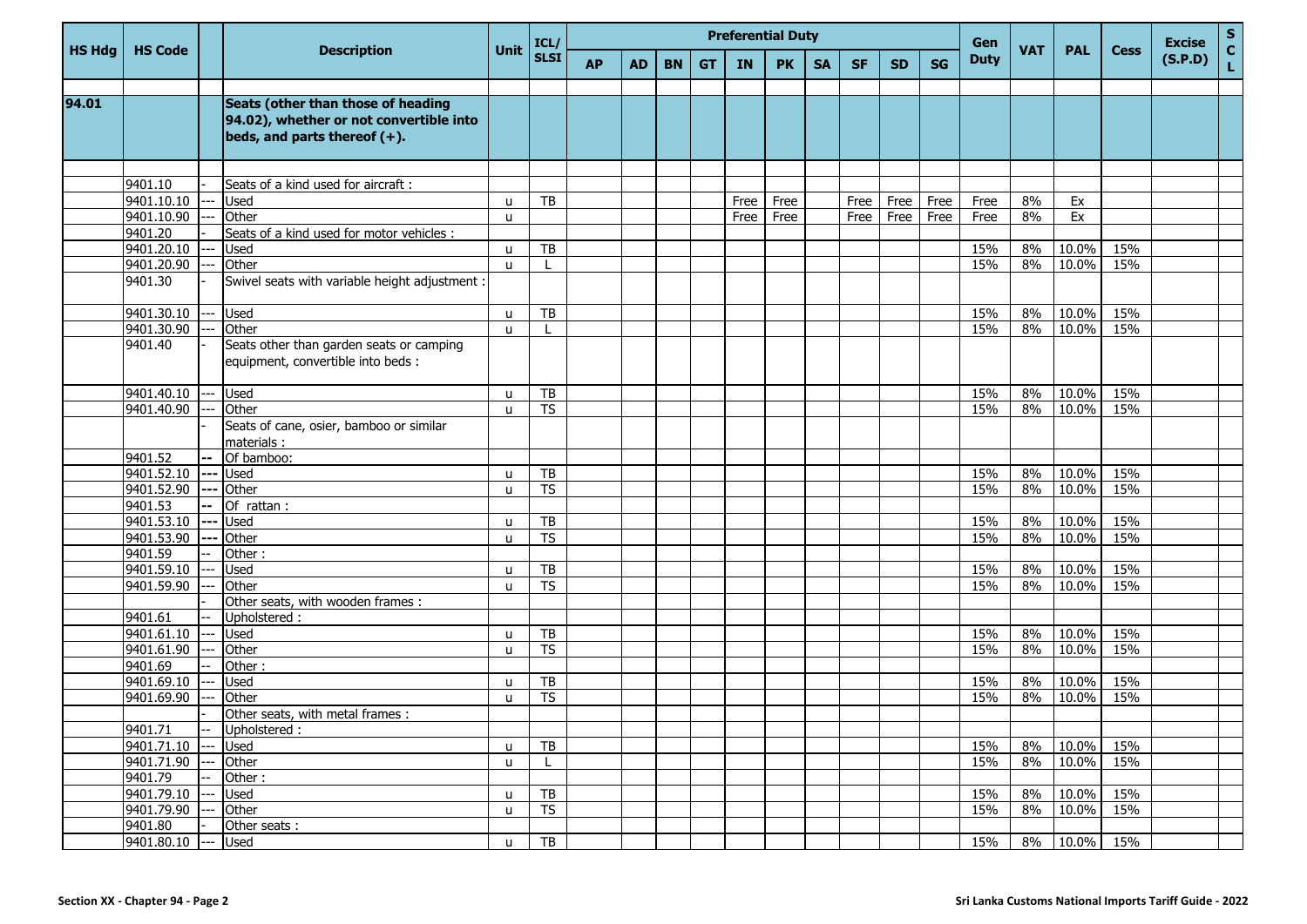|               |                |       |                                                                                                                                                                                                                                                                                                                               |              | ICL/        |           | <b>Preferential Duty</b><br>Gen |           |           |           |           |           |           |           |           |             |            | <b>Excise</b> | S           |         |                              |
|---------------|----------------|-------|-------------------------------------------------------------------------------------------------------------------------------------------------------------------------------------------------------------------------------------------------------------------------------------------------------------------------------|--------------|-------------|-----------|---------------------------------|-----------|-----------|-----------|-----------|-----------|-----------|-----------|-----------|-------------|------------|---------------|-------------|---------|------------------------------|
| <b>HS Hdg</b> | <b>HS Code</b> |       | <b>Description</b>                                                                                                                                                                                                                                                                                                            | Unit         | <b>SLSI</b> | <b>AP</b> | <b>AD</b>                       | <b>BN</b> | <b>GT</b> | <b>IN</b> | <b>PK</b> | <b>SA</b> | <b>SF</b> | <b>SD</b> | <b>SG</b> | <b>Duty</b> | <b>VAT</b> | <b>PAL</b>    | <b>Cess</b> | (S.P.D) | $\mathbf{C}$<br>$\mathbf{L}$ |
|               |                |       |                                                                                                                                                                                                                                                                                                                               |              |             |           |                                 |           |           |           |           |           |           |           |           |             |            |               |             |         |                              |
|               | 9401.80.90     |       | Other                                                                                                                                                                                                                                                                                                                         | u            | TS          |           |                                 |           |           |           |           |           |           |           |           | 15%         | 8%         | 10.0%         | 15%         |         |                              |
|               |                |       | Kids items- car seats, baby cots only                                                                                                                                                                                                                                                                                         |              |             |           |                                 |           |           |           |           |           |           |           |           |             |            |               |             |         |                              |
|               | 9401.90        |       | Parts:                                                                                                                                                                                                                                                                                                                        |              |             |           |                                 |           |           |           |           |           |           |           |           |             |            |               |             |         |                              |
|               | 9401.90.10     |       | <b>Used</b>                                                                                                                                                                                                                                                                                                                   | kg           | TB          |           |                                 |           |           |           |           |           |           |           |           | 15%         | 8%         | 10.0%         | 15%         |         |                              |
|               | 9401.90.90     |       | Other                                                                                                                                                                                                                                                                                                                         | kq           |             |           |                                 |           |           |           |           |           |           |           |           | 15%         | 8%         | 10.0%         | 15%         |         |                              |
| 94.02         |                |       | Medical, surgical, dental or veterinary<br>furniture (for example, operating<br>tables, examination tables, hospital<br>beds with mechanical fittings, dentists'<br>chairs); barbers' chairs and similar<br>chairs, having rotating as well as both<br>reclining and elevating movements;<br>parts of the foregoing articles. |              |             |           |                                 |           |           |           |           |           |           |           |           |             |            |               |             |         |                              |
|               |                |       |                                                                                                                                                                                                                                                                                                                               |              |             |           |                                 |           |           |           |           |           |           |           |           |             |            |               |             |         |                              |
|               | 9402.10        |       | Dentists', barbers' or similar chairs and parts<br>thereof:                                                                                                                                                                                                                                                                   |              |             |           |                                 |           |           |           |           |           |           |           |           |             |            |               |             |         |                              |
|               | 9402.10.10     |       | Dentists', chairs and parts thereof                                                                                                                                                                                                                                                                                           | kg           |             |           |                                 |           |           | Free      | Free      |           | Free      | Free      | Free      | Free        | 8%         | 10.0%         |             |         |                              |
|               | 9402.10.90     |       | Other                                                                                                                                                                                                                                                                                                                         | kg           |             |           |                                 |           |           | Free      | Free      |           | Free      | Free      | Free      | Free        | 8%         | 10.0%         |             |         |                              |
|               | 9402.90        |       | Other:                                                                                                                                                                                                                                                                                                                        |              |             |           |                                 |           |           |           |           |           |           |           |           |             |            |               |             |         |                              |
|               | 9402.90.10     |       | Medical, surgical, dental or veterinary<br>furniture (for example, operating tables,<br>examination tables, hospital beds with<br>mechanical fittings) and parts of the foregoing<br>articles                                                                                                                                 | kg           |             |           |                                 |           |           | Free      | Free      |           | Free      | Free      | Free      | Free        | 8%         | 10.0%         |             |         |                              |
|               | 9402.90.90     |       | Other                                                                                                                                                                                                                                                                                                                         | kg           |             |           |                                 |           |           | Free      | Free      |           | Free      | Free      | Free      | Free        | 8%         | 10.0%         |             |         |                              |
| 94.03         |                |       |                                                                                                                                                                                                                                                                                                                               |              |             |           |                                 |           |           |           |           |           |           |           |           |             |            |               |             |         |                              |
|               |                |       | Other furniture and parts thereof.                                                                                                                                                                                                                                                                                            |              |             |           |                                 |           |           |           |           |           |           |           |           |             |            |               |             |         |                              |
|               | 9403.10        |       | Metal furniture of a kind used in offices :                                                                                                                                                                                                                                                                                   |              |             |           |                                 |           |           |           |           |           |           |           |           |             |            |               |             |         |                              |
|               | 9403.10.10     | $- -$ | <b>Used</b>                                                                                                                                                                                                                                                                                                                   | kg           | TB          |           |                                 |           |           |           |           |           |           |           |           | 15%         | 8%         | 10.0%         | 35%         |         |                              |
|               | 9403.10.90     |       | Other                                                                                                                                                                                                                                                                                                                         | kg           |             |           |                                 |           |           |           |           |           |           |           |           | 15%         | 8%         | 10.0%         | 35%         |         |                              |
|               | 9403.20        |       | Other metal furniture :                                                                                                                                                                                                                                                                                                       |              |             |           |                                 |           |           |           |           |           |           |           |           |             |            |               |             |         |                              |
|               | 9403.20.10     |       | <b>Used</b>                                                                                                                                                                                                                                                                                                                   | kg           | TB          |           |                                 |           |           |           |           |           |           |           |           | 15%         | 8%         | $10.0\%$      | 35%         |         |                              |
|               | 9403.20.90     |       | Other                                                                                                                                                                                                                                                                                                                         | ka           |             |           |                                 |           |           |           |           |           |           |           |           | 15%         | 8%         | 10.0%         | 35%         |         |                              |
|               | 9403.30        |       | Wooden furniture of a kind used in offices :                                                                                                                                                                                                                                                                                  |              |             |           |                                 |           |           |           |           |           |           |           |           |             |            |               |             |         |                              |
|               | 9403.30.10     | ---   | Used                                                                                                                                                                                                                                                                                                                          | u            | TB          |           |                                 |           |           |           |           |           |           |           |           | 15%         | 8%         | 10.0%         | 45%         |         |                              |
|               | 9403.30.90     |       | Other                                                                                                                                                                                                                                                                                                                         | u            | <b>TS</b>   |           |                                 |           |           |           |           |           |           |           |           | 15%         | 8%         | 10.0%         | 45%         |         |                              |
|               | 9403.40        |       | Wooden furniture of a kind used in the<br>kitchen:                                                                                                                                                                                                                                                                            |              |             |           |                                 |           |           |           |           |           |           |           |           |             |            |               |             |         |                              |
|               | 9403.40.10     |       | Used                                                                                                                                                                                                                                                                                                                          | $\mathsf{u}$ | TB          |           |                                 |           |           |           |           |           |           |           |           | 15%         | 8%         | 10.0%         | 45%         |         |                              |
|               | 9403.40.90     |       | Other                                                                                                                                                                                                                                                                                                                         | <b>u</b>     | <b>TS</b>   |           |                                 |           |           |           |           |           |           |           |           | 15%         | 8%         | 10.0%         | 45%         |         |                              |
|               | 9403.50        |       | Wooden furniture of a kind used in the<br>bedroom:                                                                                                                                                                                                                                                                            |              |             |           |                                 |           |           |           |           |           |           |           |           |             |            |               |             |         |                              |
|               | 9403.50.10     | ---   | <b>Used</b>                                                                                                                                                                                                                                                                                                                   | $\mathsf{u}$ | TB          |           |                                 |           |           |           |           |           |           |           |           | 15%         | 8%         | 10.0% 45%     |             |         |                              |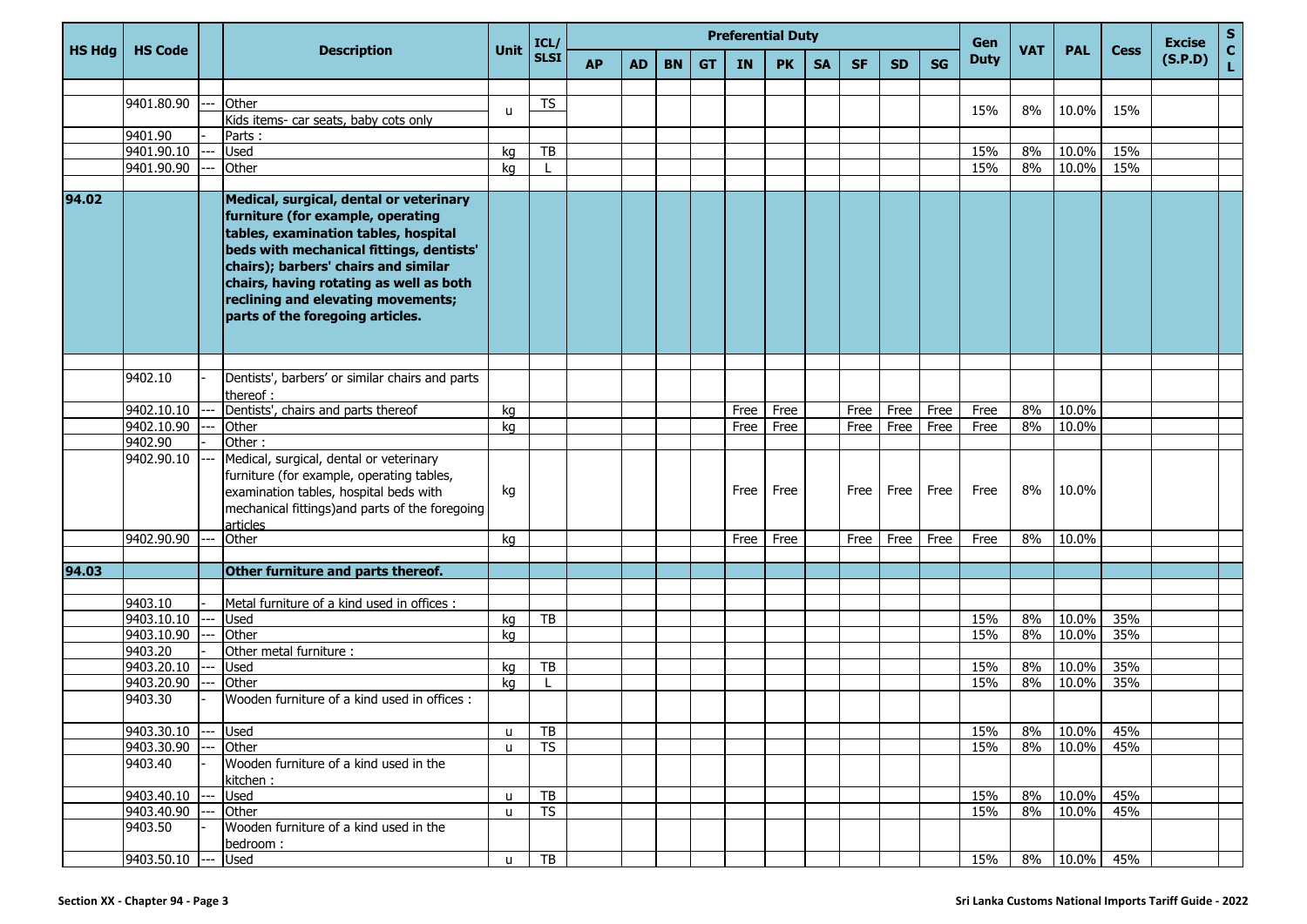|               |                  |                     |                                                  |              | ICL/                     |           | <b>Preferential Duty</b><br>Gen |           |           |    |           |           |           |           |           |             |            | <b>Excise</b> | ${\sf s}$   |         |                    |
|---------------|------------------|---------------------|--------------------------------------------------|--------------|--------------------------|-----------|---------------------------------|-----------|-----------|----|-----------|-----------|-----------|-----------|-----------|-------------|------------|---------------|-------------|---------|--------------------|
| <b>HS Hdg</b> | <b>HS Code</b>   |                     | <b>Description</b>                               | <b>Unit</b>  | <b>SLSI</b>              | <b>AP</b> | <b>AD</b>                       | <b>BN</b> | <b>GT</b> | IN | <b>PK</b> | <b>SA</b> | <b>SF</b> | <b>SD</b> | <b>SG</b> | <b>Duty</b> | <b>VAT</b> | <b>PAL</b>    | <b>Cess</b> | (S.P.D) | $\mathbf{C}$<br>L. |
|               |                  |                     |                                                  |              |                          |           |                                 |           |           |    |           |           |           |           |           |             |            |               |             |         |                    |
|               | 9403.50.90       |                     | Other                                            | $\mathsf{u}$ | <b>TS</b>                |           |                                 |           |           |    |           |           |           |           |           | 15%         | 8%         | 10.0%         | 45%         |         |                    |
|               | 9403.60          |                     | Other wooden furniture :                         |              |                          |           |                                 |           |           |    |           |           |           |           |           |             |            |               |             |         |                    |
|               | 9403.60.10       | $\qquad \qquad - -$ | Used                                             | u            | TB                       |           |                                 |           |           |    |           |           |           |           |           | 15%         | 8%         | 10.0%         | 45%         |         |                    |
|               | 9403.60.90       |                     | Other                                            | u            | $\overline{\mathsf{TS}}$ |           |                                 |           |           |    |           |           |           |           |           | 15%         | 8%         | 10.0%         | 45%         |         |                    |
|               | 9403.70          |                     | Furniture of plastics :                          |              |                          |           |                                 |           |           |    |           |           |           |           |           |             |            |               |             |         |                    |
|               | 9403.70.10       |                     | Used                                             | kg           | TB                       |           |                                 |           |           |    |           |           |           |           |           | 15%         | 8%         | 10.0%         | 45%         |         |                    |
|               | 9403.70.90       |                     | Other                                            | kg           | $\overline{TS}$          |           |                                 |           |           |    |           |           |           |           |           | 15%         | 8%         | 10.0%         | 45%         |         |                    |
|               |                  |                     | Furniture of other materials, including cane,    |              |                          |           |                                 |           |           |    |           |           |           |           |           |             |            |               |             |         |                    |
|               |                  |                     | osier, bamboo or similar materials :             |              |                          |           |                                 |           |           |    |           |           |           |           |           |             |            |               |             |         |                    |
|               | 9403.82          | н.                  | Of Bamboo:                                       |              |                          |           |                                 |           |           |    |           |           |           |           |           |             |            |               |             |         |                    |
|               | 9403.82.10       | $- - -$             | <b>Used</b>                                      | u            | TB                       |           |                                 |           |           |    |           |           |           |           |           | 15%         | 8%         | 10.0%         | 45%         |         |                    |
|               | $9403.82.90$ --- |                     | Other                                            | u            | $\overline{\mathsf{TS}}$ |           |                                 |           |           |    |           |           |           |           |           | 15%         | 8%         | 10.0%         | 45%         |         |                    |
|               | 9403.83          | ۰.                  | Of rattan:                                       |              |                          |           |                                 |           |           |    |           |           |           |           |           |             |            |               |             |         |                    |
|               | 9403.83.10       | ---                 | Used                                             | u            | TB                       |           |                                 |           |           |    |           |           |           |           |           | 15%         | 8%         | 10.0%         | 45%         |         |                    |
|               | 9403.83.90       |                     | Other                                            | u            | <b>TS</b>                |           |                                 |           |           |    |           |           |           |           |           | 15%         | 8%         | 10.0%         | 45%         |         |                    |
|               | 9403.89          |                     | Other:                                           |              |                          |           |                                 |           |           |    |           |           |           |           |           |             |            |               |             |         |                    |
|               | 9403.89.10       |                     | Used                                             | kq           | TB                       |           |                                 |           |           |    |           |           |           |           |           | 15%         | 8%         | $10.0\%$      | 45%         |         |                    |
|               | 9403.89.90       |                     | Other                                            | kg           | <b>TS</b>                |           |                                 |           |           |    |           |           |           |           |           | 15%         | 8%         | 10.0%         | 45%         |         |                    |
|               | 9403.90          |                     | Parts:                                           |              |                          |           |                                 |           |           |    |           |           |           |           |           |             |            |               |             |         |                    |
|               | 9403.90.10       |                     | Used                                             | kg           | TB                       |           |                                 |           |           |    |           |           |           |           |           | 15%         | 8%         | 10.0%         | 45%         |         |                    |
|               | 9403.90.90       |                     | Other                                            | kg           |                          |           |                                 |           |           |    |           |           |           |           |           | 15%         | 8%         | 10.0%         | 45%         |         |                    |
|               |                  |                     |                                                  |              |                          |           |                                 |           |           |    |           |           |           |           |           |             |            |               |             |         |                    |
| 94.04         |                  |                     | <b>Mattress supports; articles of bedding</b>    |              |                          |           |                                 |           |           |    |           |           |           |           |           |             |            |               |             |         |                    |
|               |                  |                     | and similar furnishing (for example,             |              |                          |           |                                 |           |           |    |           |           |           |           |           |             |            |               |             |         |                    |
|               |                  |                     | mattresses, quilts, eiderdowns,                  |              |                          |           |                                 |           |           |    |           |           |           |           |           |             |            |               |             |         |                    |
|               |                  |                     | cushions, pouffes and pillows) fitted            |              |                          |           |                                 |           |           |    |           |           |           |           |           |             |            |               |             |         |                    |
|               |                  |                     | with springs or stuffed or internally            |              |                          |           |                                 |           |           |    |           |           |           |           |           |             |            |               |             |         |                    |
|               |                  |                     | fitted with any material or of cellular          |              |                          |           |                                 |           |           |    |           |           |           |           |           |             |            |               |             |         |                    |
|               |                  |                     | rubber or plastics, whether or not               |              |                          |           |                                 |           |           |    |           |           |           |           |           |             |            |               |             |         |                    |
|               |                  |                     | covered.                                         |              |                          |           |                                 |           |           |    |           |           |           |           |           |             |            |               |             |         |                    |
|               |                  |                     |                                                  |              |                          |           |                                 |           |           |    |           |           |           |           |           |             |            |               |             |         |                    |
|               |                  |                     |                                                  |              |                          |           |                                 |           |           |    |           |           |           |           |           |             |            |               |             |         |                    |
|               | 9404.10          |                     | Mattress supports :                              |              |                          |           |                                 |           |           |    |           |           |           |           |           |             |            |               |             |         |                    |
|               | 9404.10.10       |                     | Used                                             | kq           | TB                       |           |                                 |           |           |    |           |           |           |           |           | 15%         | 8%         | 10.0%         | 23%         |         |                    |
|               | 9404.10.90       |                     | Other                                            | kg           | <b>TS</b>                |           |                                 |           |           |    |           |           |           |           |           | 15%         | 8%         | 10.0%         | 23%         |         |                    |
|               |                  |                     | Mattresses:                                      |              |                          |           |                                 |           |           |    |           |           |           |           |           |             |            |               |             |         |                    |
|               | 9404.21          |                     | Of cellular rubber or plastics, whether or not   |              |                          |           |                                 |           |           |    |           |           |           |           |           |             |            |               |             |         |                    |
|               |                  |                     | covered :                                        |              |                          |           |                                 |           |           |    |           |           |           |           |           |             |            |               |             |         |                    |
|               | $9404.21.10$ --- |                     | <b>Used</b>                                      | $\mathsf{u}$ | TB                       |           |                                 |           |           |    |           |           |           |           |           | 15%         | 8%         | 10.0%         | 23%         |         |                    |
|               | 9404.21.90       |                     | Other                                            | u            | <b>TS</b>                |           |                                 |           |           |    |           |           |           |           |           | 15%         | 8%         | 10.0%         | 23%         |         |                    |
|               | 9404.29          |                     | Of other materials :                             |              |                          |           |                                 |           |           |    |           |           |           |           |           |             |            |               |             |         |                    |
|               | 9404.29.10       |                     | Unused rubberised coir pads, below 60 mm in m2 & |              |                          |           |                                 |           |           |    |           |           |           |           |           | 15%         | 8%         | 10.0%         | 15%         |         |                    |
|               |                  |                     | thickness                                        | u            |                          |           |                                 |           |           |    |           |           |           |           |           |             |            |               |             |         |                    |
|               | 9404.29.20       |                     | Unused coir pads or mattress for bedding,        | $\mathsf{u}$ | <b>TS</b>                |           |                                 |           |           |    |           |           |           |           |           | 15%         | 8%         | 10.0%         | 15%         |         |                    |
|               |                  |                     | above 60 mm in thickness                         |              |                          |           |                                 |           |           |    |           |           |           |           |           |             |            |               |             |         |                    |
|               | 9404.29.30       |                     | Used                                             | u            | $\overline{AB}$          |           |                                 |           |           |    |           |           |           |           |           | 15%         | 8%         | 10.0%         | 15%         |         |                    |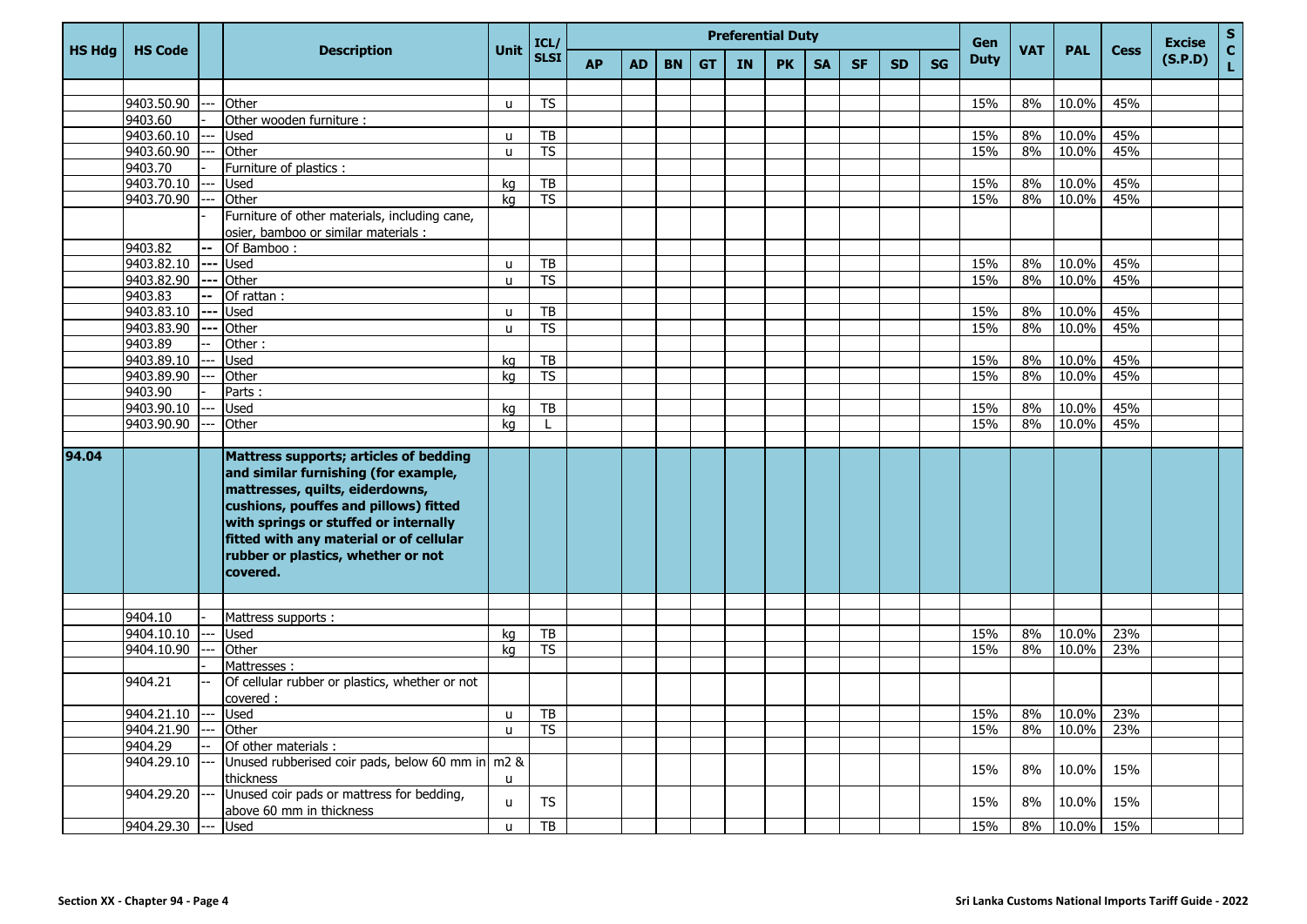|               |                  |                                                                                                                                                                                                                                                                                                         |              | ICL/        | <b>Preferential Duty</b> |           |           |           |           |               |           |           |           |           | Gen         |            |            |             | <b>Excise</b> | S                  |
|---------------|------------------|---------------------------------------------------------------------------------------------------------------------------------------------------------------------------------------------------------------------------------------------------------------------------------------------------------|--------------|-------------|--------------------------|-----------|-----------|-----------|-----------|---------------|-----------|-----------|-----------|-----------|-------------|------------|------------|-------------|---------------|--------------------|
| <b>HS Hdg</b> | <b>HS Code</b>   | <b>Description</b>                                                                                                                                                                                                                                                                                      | Unit         | <b>SLSI</b> | <b>AP</b>                | <b>AD</b> | <b>BN</b> | <b>GT</b> | <b>IN</b> | <b>PK</b>     | <b>SA</b> | <b>SF</b> | <b>SD</b> | <b>SG</b> | <b>Duty</b> | <b>VAT</b> | <b>PAL</b> | <b>Cess</b> | (S.P.D)       | $\mathbf{C}$<br>L. |
|               |                  |                                                                                                                                                                                                                                                                                                         |              |             |                          |           |           |           |           |               |           |           |           |           |             |            |            |             |               |                    |
|               | 9404.29.90       | Other                                                                                                                                                                                                                                                                                                   |              | <b>TS</b>   |                          |           |           |           |           |               |           |           |           |           |             |            |            |             |               |                    |
|               |                  | Kids items - baby cots, mattress for kids only                                                                                                                                                                                                                                                          | $\mathsf{u}$ |             |                          |           |           |           |           |               |           |           |           |           | 15%         | 8%         | 10.0%      | 15%         |               |                    |
|               | 9404.30          | Sleeping bags:                                                                                                                                                                                                                                                                                          |              |             |                          |           |           |           |           |               |           |           |           |           |             |            |            |             |               |                    |
|               | 9404.30.10       | <b>Used</b>                                                                                                                                                                                                                                                                                             | u            | TB          |                          |           |           |           |           |               |           | 5%        | 5%        |           | 15%         | 8%         | 10.0%      | 15%         |               |                    |
|               | 9404.30.90       | Other                                                                                                                                                                                                                                                                                                   | u            |             |                          |           |           |           |           |               |           | 5%        | 5%        |           | 15%         | 8%         | 10.0%      | 15%         |               |                    |
|               | 9404.90          | Other:                                                                                                                                                                                                                                                                                                  |              |             |                          |           |           |           |           |               |           |           |           |           |             |            |            |             |               |                    |
|               | 9404.90.10       | <b>Used</b>                                                                                                                                                                                                                                                                                             | kg           | TB          |                          |           |           |           |           |               |           |           |           |           | 15%         | 8%         | 10.0%      | 15%         |               |                    |
|               | 9404.90.90       | Other                                                                                                                                                                                                                                                                                                   | kg           | <b>TS</b>   |                          |           |           |           |           |               |           |           |           |           | 15%         | 8%         | 10.0%      | 23%         |               |                    |
| 94.05         |                  | Lamps and lighting fittings including<br>searchlights and spotlights and parts<br>thereof, not elsewhere specified or<br>included; illuminated signs, illuminated<br>name-plates and the like, having a<br>permanently fixed light source, and<br>parts thereof not elsewhere specified or<br>included. |              |             |                          |           |           |           |           |               |           |           |           |           |             |            |            |             |               |                    |
|               |                  |                                                                                                                                                                                                                                                                                                         |              |             |                          |           |           |           |           |               |           |           |           |           |             |            |            |             |               |                    |
|               | 9405.10          | Chandeliers and other electric ceiling or wall<br>lighting fittings, excluding those of a kind<br>used for lighting public open spaces or<br>thoroughfares:                                                                                                                                             |              |             |                          |           |           |           |           |               |           |           |           |           |             |            |            |             |               |                    |
|               | 9405.10.10       | Mounted with LEDs (light emitting diodes)                                                                                                                                                                                                                                                               | kg           |             |                          |           |           |           | Free      | Free          |           | 5%        | 5%        |           | 15%         | Ex         | 7.5%       | 15%         |               |                    |
|               | 9405.10.20       | DC solar lamps not exceeding 20v                                                                                                                                                                                                                                                                        | kg           |             |                          |           |           |           | Free      | Free          |           | Free      | Free      | Free      | Free        | Ex         | Ex         |             |               |                    |
|               | 9405.10.90       | Other                                                                                                                                                                                                                                                                                                   | kg           |             |                          |           |           |           | Free      | Free          |           | 5%        | 5%        |           | 15%         | 8%         | 10.0%      | 15%         |               |                    |
|               | 9405.20          | Electric table, desk, bedside or floor-standing<br>lamps:                                                                                                                                                                                                                                               |              |             |                          |           |           |           |           |               |           |           |           |           |             |            |            |             |               |                    |
|               | 9405.20.10       | Mounted with LEDs (light emitting diodes)                                                                                                                                                                                                                                                               | kg           |             |                          |           |           |           | Free      | Free          |           | 5%        | 5%        |           | 15%         | Ex         | 7.5%       | 15%         |               |                    |
|               | 9405.20.20       | DC solar lamps not exceeding 20v                                                                                                                                                                                                                                                                        | kg           |             |                          |           |           |           | Free      | Free          |           | Free      | Free      | Free      | Free        | Ex         | Ex         |             |               |                    |
|               | 9405.20.90       | Other                                                                                                                                                                                                                                                                                                   | kg           |             |                          |           |           |           | Free      | Free          |           | 5%        | 5%        |           | 15%         | 8%         | 10.0%      | 15%         |               |                    |
|               | 9405.30.00       | Lighting sets of a kind used for Christmas<br>trees                                                                                                                                                                                                                                                     | kg           |             |                          |           |           |           | Free      | Free          |           | Free      | Free      | Free      | Free        | 8%         | 10.0%      |             |               |                    |
|               | 9405.40          | Other electric lamps and lighting fittings :                                                                                                                                                                                                                                                            |              |             |                          |           |           |           |           |               |           |           |           |           |             |            |            |             |               |                    |
|               | 9405.40.10       | Spotlights and flood lights for use in motion<br>picture/television industry                                                                                                                                                                                                                            | kg           |             | 13.5%                    |           |           |           | Free      | Free          |           | 5%        | 4.5%      |           | 15%         | 8%         | 10.0%      |             |               |                    |
|               | 9405.40.20       | Search lights and spot lights                                                                                                                                                                                                                                                                           | kg           |             | 13.5%                    |           |           |           |           | Free Free     |           | 5%        | 4.5%      |           | 15%         | 8%         | 10.0%      |             |               |                    |
|               | $9405.40.30$ --- | Mounted with LEDs (light emitting diodes)                                                                                                                                                                                                                                                               | ka           |             | 13.5%                    |           |           |           |           | Free Free     |           | 5%        | 5%        |           | 15%         | Ex         | $7.5\%$    | 15%         |               |                    |
|               | 9405.40.40       | DC solar lanmps not exceeding 20v                                                                                                                                                                                                                                                                       | kg           |             | Free                     |           |           |           |           | Free Free     |           | Free      | Free      | Free      | Free        | Ex         | Ex         |             |               |                    |
|               | 9405.40.90       | Other                                                                                                                                                                                                                                                                                                   | kg           |             |                          |           |           |           |           | Free Free     |           | 5%        | 5%        |           | 15%         | 8%         | 10.0%      | 15%         |               |                    |
|               | 9405.50          | Non-electrical lamps and lighting fittings :                                                                                                                                                                                                                                                            |              |             |                          |           |           |           |           |               |           |           |           |           |             |            |            |             |               |                    |
|               | 9405.50.10       | Incandescent mantle-type lamps; Hurricane<br>lamps                                                                                                                                                                                                                                                      | kg           | L           | Free                     |           |           |           |           | Free Free     |           | Free      | Free      | Free      | Free        | 8%         | 10.0%      |             |               |                    |
|               | 9405.50.20       | Daylighting devices which capture sunlight,<br>transfer and defuse light interior                                                                                                                                                                                                                       | Кg           |             | Free                     |           |           |           | Free      | Free          |           | Free      | Free      | Free      | Free        | 8%         | Ex         |             |               |                    |
|               | 9405.50.90       | Other                                                                                                                                                                                                                                                                                                   | kg           |             | 14.25%                   |           |           |           |           | $Free$   Free |           | 5%        | 5%        |           | 15%         | 8%         | 10.0% 15%  |             |               |                    |